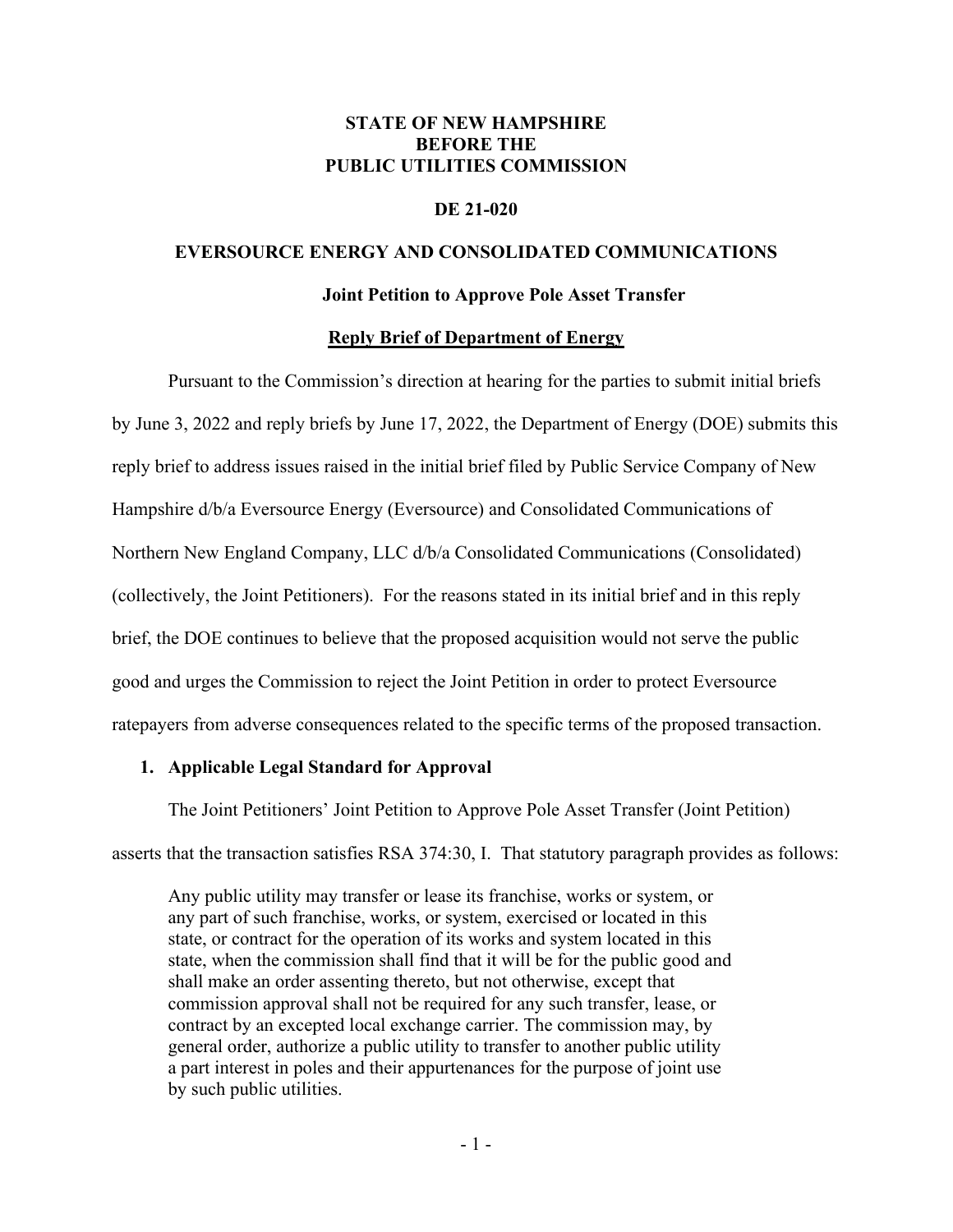As noted in the initial brief filed by the Office of the Consumer Advocate (OCA), Consolidated is an "excepted local exchange carrier" (ELEC) and therefore the RSA 374:30, I Commission approval requirement technically is inapplicable to its transfer of assets. OCA Initial Brief at 2-4. However, the Joint Petitioners have invoked that standard in their Joint Petition and have also highlighted the necessity for Commission approval of certain rate recovery treatment by Eversource in connection with the proposed transaction. Therefore, the Commission should approve the pole asset transfer only if it is found to be for the public good – in that it would not result in net harm to customers – and is otherwise just and reasonable. The DOE continues to believe that the proposed transaction fails to meet those standards and therefore must be rejected.

The DOE reiterates that it does not oppose electric utility acquisition, ownership, and maintenance of utility poles, which may result in significant benefits in terms of emergency response, service restoration, and regular maintenance, thereby serving to enhance system reliability. The DOE again notes, however, that the Joint Petitioners have not been able to quantify those benefits. *See* Hearing Transcript March 15, 2022 (Tr. Day 1) at 105-109. And the Joint Petitioners expressly concede that point in their initial brief. Joint Petitioners' Initial Brief at 11 (reliability and customer benefits "are difficult to quantify and do not lend themselves to a 'cost-benefit analysis'").

Rather, it is the specific terms of the transaction proposed by the Joint Petitioners that make it inconsistent with the public good, and otherwise not just and reasonable, in particular with respect to the gross and net purchase prices for the poles to be transferred and the parties' settlement of unpaid vegetation management expenses and other claims between them.

- 2 -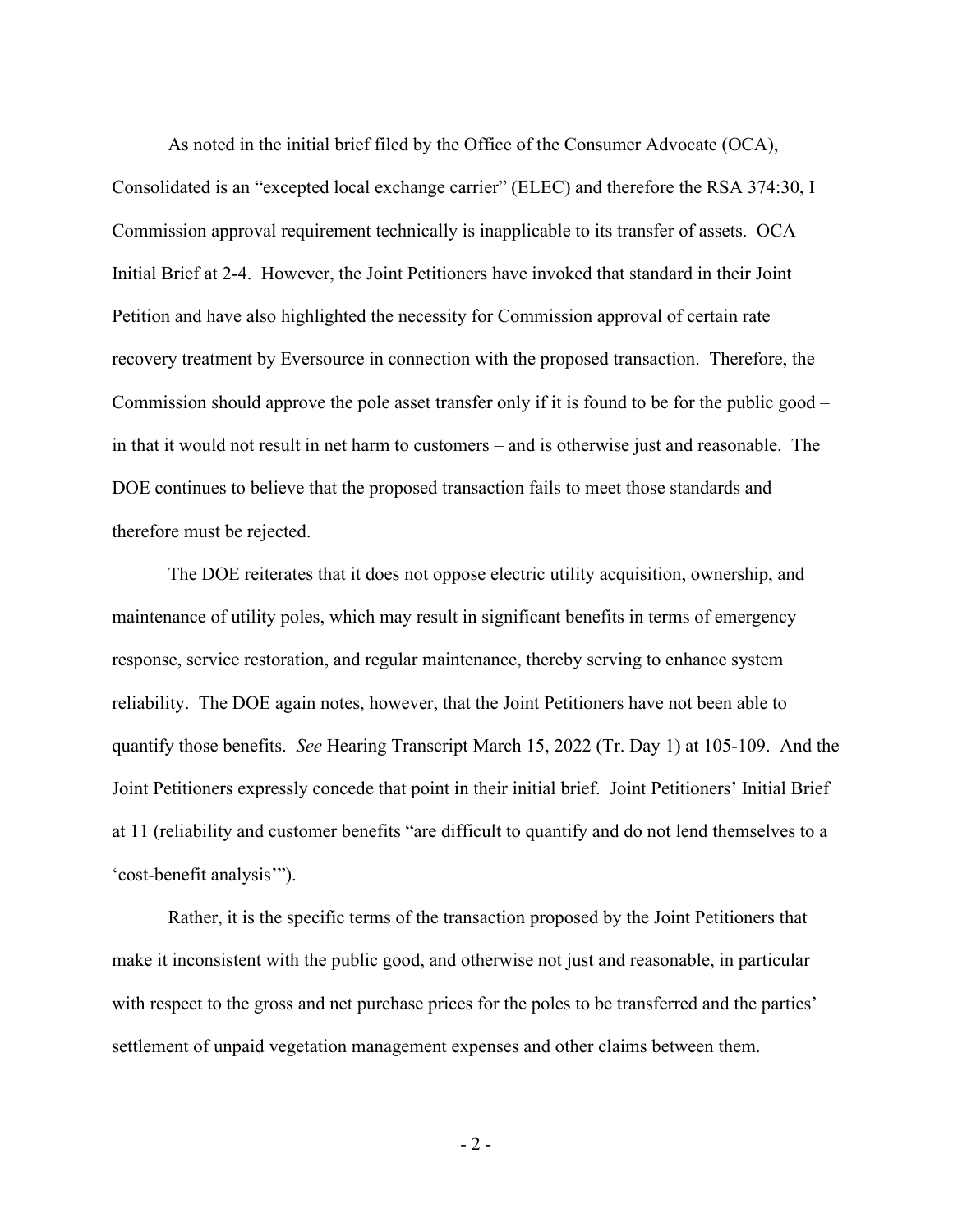#### **2. Purchase Price and Asset Condition Adjustment**

With respect to the purchase price, witnesses have testified that the gross purchase price is too high and that the proposed adjustment for failed poles may be too low. In particular, DOE witness Eckberg and NECTA witness Kravtin both testified that the gross purchase price should be based on the net book value to Consolidated, calculated as an "appropriate imputed regulatory value" of the pole assets, referencing the information set forth in Consolidated's restated "ARMIS" report provided in discovery. *See* Exhibit 22 at Bates 6-7 and 19; Exhibit 39 at Bates 12-14; Exhibit 72 at Bates 1-2.

The Joint Petitioners conceded at hearing that the proposed pole asset purchase price was a negotiated amount that did not reflect either utility's net book value. *See* Tr. Day 1 at 58. In their initial brief, they confirm that the gross purchase price "was determined through the course of extended negotiations between the Joint Petitioners . . . and nearly matched Consolidated's net book value at the time negotiations commenced." Joint Petitioners' Initial Brief at 12. They assert that the gross and net purchase price amounts are the product of "a complex, difficult negotiation" intended to "resolve[] extensive differences between them." *Id.* at 11. The Joint Petitioners also compare the proposed gross purchase price to Eversource's net book value for the jointly-owned poles recorded on its financial statements, noting that the gross purchase price is "less than half of the net book value for these same poles as of the date that the Joint Petitioners entered into the agreement." *Id.* at 12.

The Joint Petitioners also attempt to defend their negotiated gross purchase price by noting the "mismatch in depreciation periods" between the 30-year depreciation schedule used by Eversource, as a fully-regulated electric distribution utility, and the "extraordinarily short five-year amortization period" used by Consolidated with respect to those same poles. *Id.* at 13-

- 3 -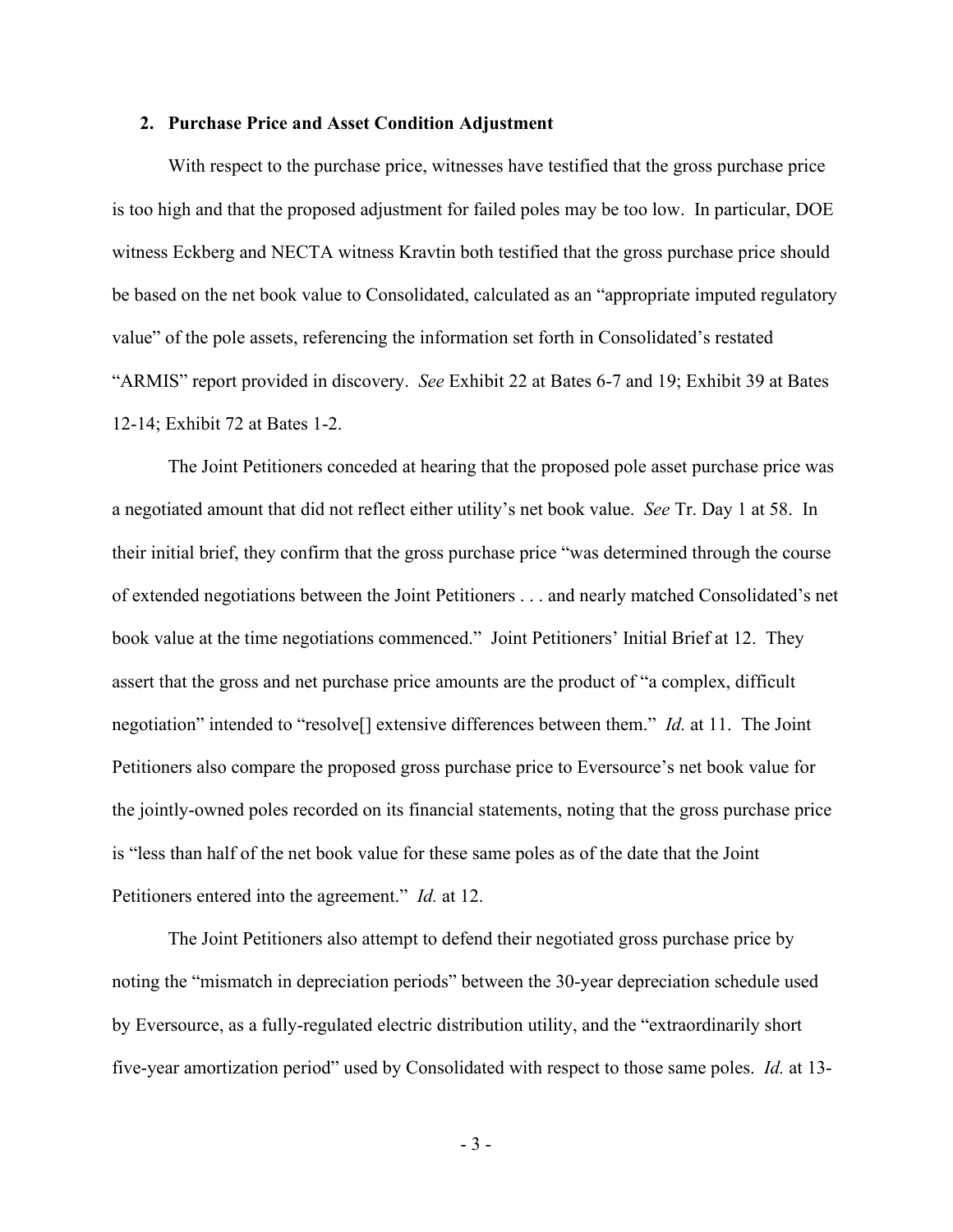14. They claim that "by accelerating the depreciation, Consolidated has "broken" the nexus between the financial book value and the actual value of these assets." *Id.* at 14. They conclude that the negotiated net purchase price represents the "actual value" of the poles to be transferred and therefore "Eversource should be permitted to record the net purchase price as the net book value on its financial records for the Transferred Poles." *Id.* at 14-15.

In essence, the Joint Petitioners' negotiated gross purchase price does not correspond to either company's net book value based on a depreciation schedule that is appropriate for a regulated utility; nor is it based on any other valuation method that is reasonable and appropriate for regulated utility assets. Instead, the two companies cut a deal that both could live with and the purchase price is merely one element of their negotiated settlement terms. The DOE does not believe those factual circumstances support a finding that the negotiated gross purchase price represents the actual value of the pole assets for purposes of Eversource's future rate base and related cost recovery from its customers.

The Joint Petitioners also negotiated an adjustment to the gross purchase price in a specified amount to account for poles that failed inspection and require replacement. *See* Exhibit 3 at Bates 2 (Settlement and Pole Asset Purchase Agreement Section 2.1). In their initial brief, the Joint Petitioners assert that an extensive and thorough pole inspection effort preceded their negotiation of that purchase price adjustment amount. Joint Petitioners' Initial Brief at 16-17.

However, witness testimony at hearing called into question whether the amount of that purchase price adjustment is adequate. For example, Eversource witnesses conceded that the actual cost of replacing failed poles likely would exceed the adjustment amount included in the purchase agreement. *See* Tr. Day 1 at 109-114. More specifically, Eversource's pole replacement cost per pole is assumed to be \$5,400 and, with a total number of 2,310 poles

- 4 -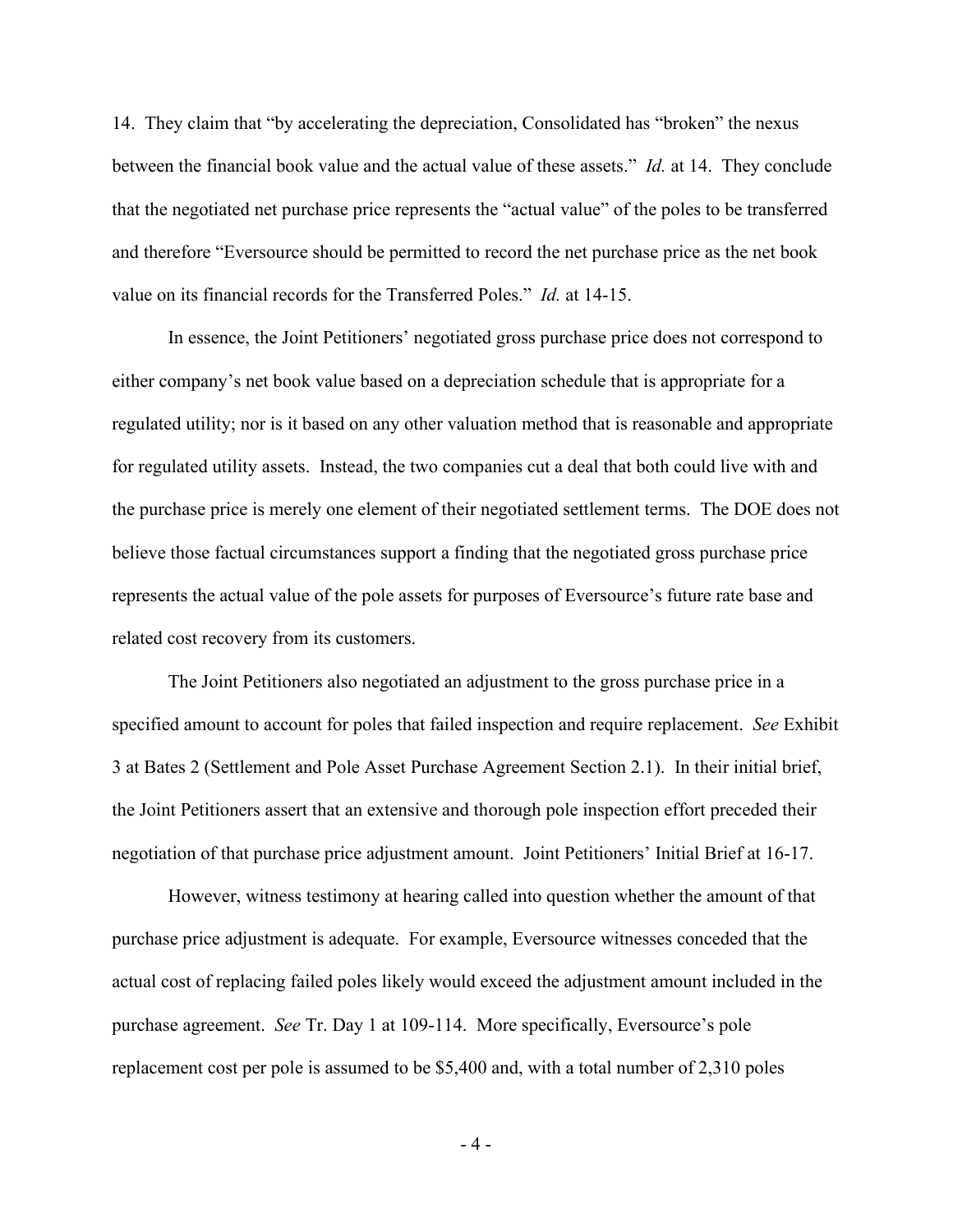planned to be replaced, the total cost of that pole replacement would be \$12,474,000, an amount that is greater than the negotiated purchase price adjustment amount. *Id.* at 112-114. Eversource witness Horton maintained that the negotiated adjustment amount "reflects an amount that Consolidated has agreed to credit against the purchase price, reflecting Consolidated's cost and cost structure." *Id.* at 113-114. And he acknowledged that Eversource effectively would seek to recover from its customers through its next rate case the difference between pole replacement costs it actually incurs and the stipulated purchase price adjustment amount. *Id.* at 114. Once again, the Joint Petitioners have negotiated a transaction term that is favorable to Consolidated while exposing Eversource customers to excessive costs and risks.

Based on that factual record, the DOE believes that the Joint Petitioners have not demonstrated the justness and reasonableness of either the gross or the net pole asset purchase price. And the net purchase price will have a direct impact on Eversource's customers as it will establish the capital asset value of the poles for rate recovery purposes, as well as potentially affecting future third party attachment fees. Accordingly, the Joint Petitioners have not carried their burden to establish that the negotiated gross purchase price and purchase price adjustment are correct – or even reasonable – and therefore the proposed transaction cannot be found to be in the public good or otherwise just and reasonable, based on the evidentiary record adduced in this proceeding.

#### **3. Vegetation Management Expense Settlement**

The Joint Petitioners also negotiated a provision in the Settlement and Pole Asset Purchase Agreement pursuant to which Consolidated would be released from millions of dollars in vegetation management expenses for which it has been billed or could have been billed by Eversource, in exchange for a specified amount of money that is effectively treated as an offset

- 5 -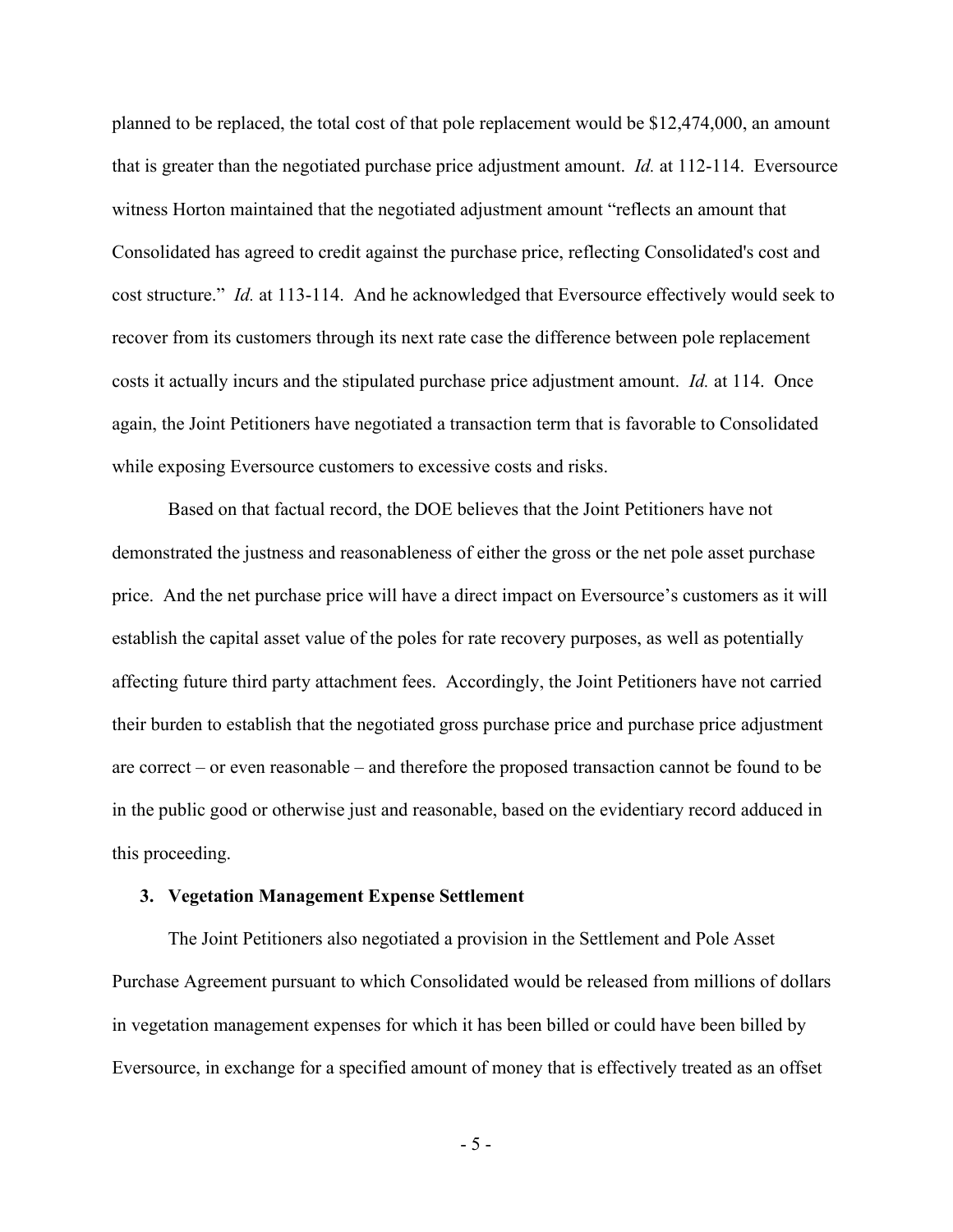to the net purchase price payment. Exhibit 3 at Bates 2. That provision is characterized in the Joint Petitioners' agreement as a "full and complete settlement and satisfaction" of any and all disputes between them, including those related to vegetation management expense amounts payable under their Joint Ownership/Use Agreement and related Intercompany Operating Procedures. *Id.*

In their initial brief, the Joint Petitioners attempt to explain and defend that settlement term as a negotiated "reasonable settlement amount that recognizes the different objectives of each entity regarding vegetation management." Joint Petitioners' Initial Brief at 19. They further assert that such "a comprehensive resolution mitigates the risks of future litigation and ensures recovery of vegetation management costs" – presumably from Eversource customers only. *Id.* at 20. And they challenge "the notion that the Joint Petitioners should be equally responsible for vegetation management costs [as] not reflected in current operational realities," citing regulatory and technological changes affecting the telecommunications industry over the past decades. *Id.* at 20-21. According to the Joint Petitioners, that "mismatch of need creates a disincentive for telecommunications companies to agree to share equally in the costs of pole maintenance, including vegetation management costs because there is no material benefit." *Id.* at 21.

But even assuming *arguendo* that those assertions are valid, the key facts remain uncontested. Prior to 2019, Consolidated paid to Eversource its share of vegetation management expenses for each year; for 2019 it paid only a small fraction of the over \$8 million it was billed; and from 2020 on it has paid nothing for such expenses. Exhibit 68 at Bates 1-2; Tr. Day 1 at 98-99. At hearing, Eversource witness testimony confirmed there was no change in the underlying agreements between the Joint Petitioners that would provide a basis for Consolidated

- 6 -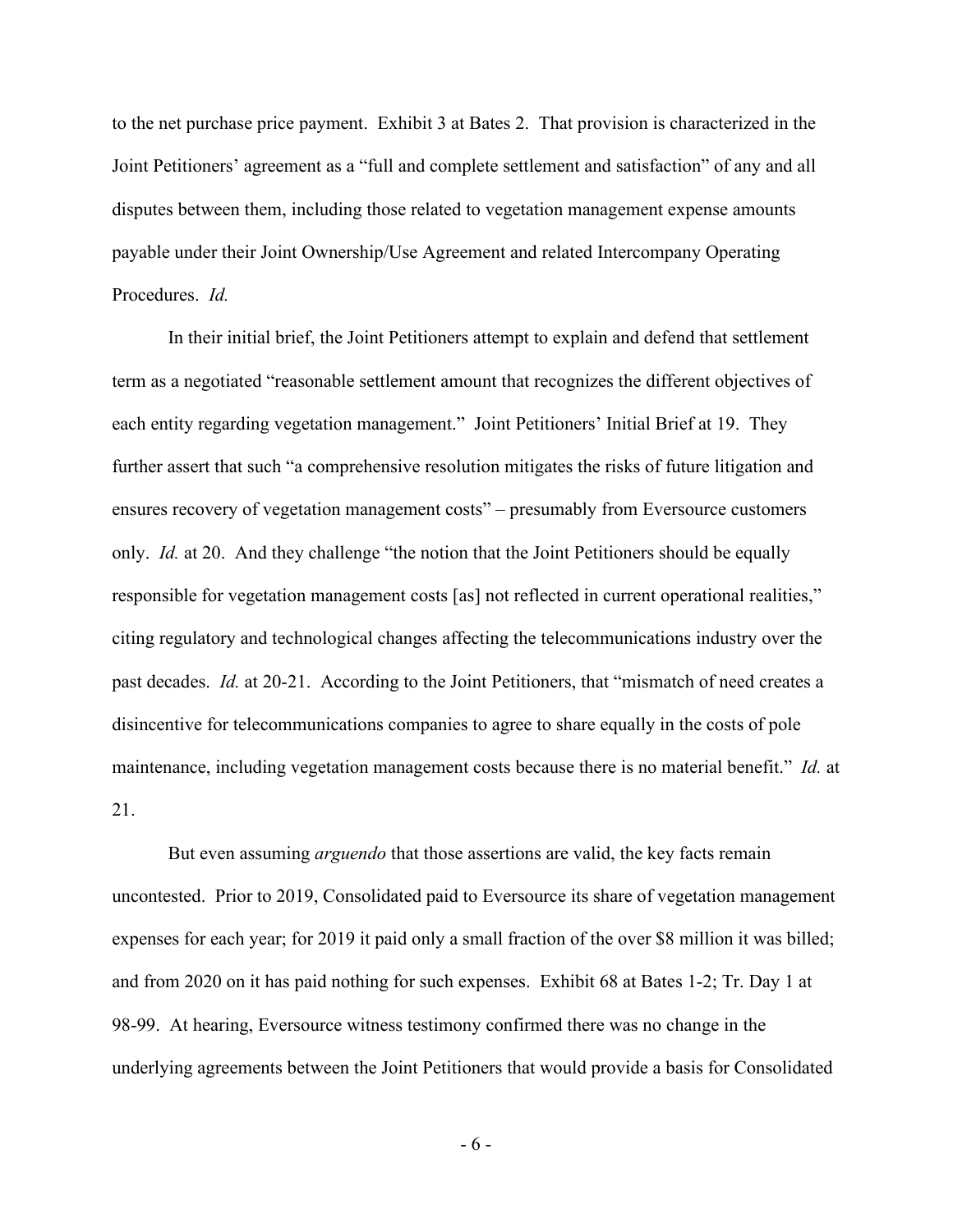not to pay the full amounts it was invoiced for vegetation management expenses. Tr. Day 1 at 99-100. And that testimony also indicated that Eversource had not pursued litigation or any other formal dispute resolution process against Consolidated in connection with any disputes related to its vegetation management expense payment obligations. *Id.* at 81, 100-101. Moreover, the nature and validity of the disputes to be resolved by the Joint Petitioners' settlement have not been substantiated in a manner that would permit the Commission to determine that the proposed settlement amount is just and reasonable. *Id.* at 91, 99-101.

The amount of resulting costs that would be shouldered by Eversource customers is material. Total vegetation management expenses that would have been paid by Consolidated, in the absence of the settlement, from 2021 through the transfer of pole asset ownership are estimated to be approximately \$8.3 million for 2021 plus additional accrued but unpaid amounts for 2022 through the date of closing of the transaction, if it occurs. *See* Exhibit 68 (showing total actual expenses for 2019 through 2021); Hearing Transcript May 10, 2022 (Tr. Day 2) at 28-30. And Eversource has made clear it will seek to recover from its ratepayers the full amount of any expenditures it has made for vegetation management from January 2021 through the date of closing, if it occurs, including the share of those expenses that Consolidated will not pay for as a result of the settlement provision. Tr. Day 2 at 28-30.

Eversource customers effectively would be required to pay a substantial amount for expenses that Consolidated was obligated to pay but did not pay – and will not have to pay – as a direct result of the proposed settlement provision. The settlement term included with the proposed transaction agreement therefore would have a significant adverse impact on Eversource's customers. That impact represents another basis for the Commission to find that

- 7 -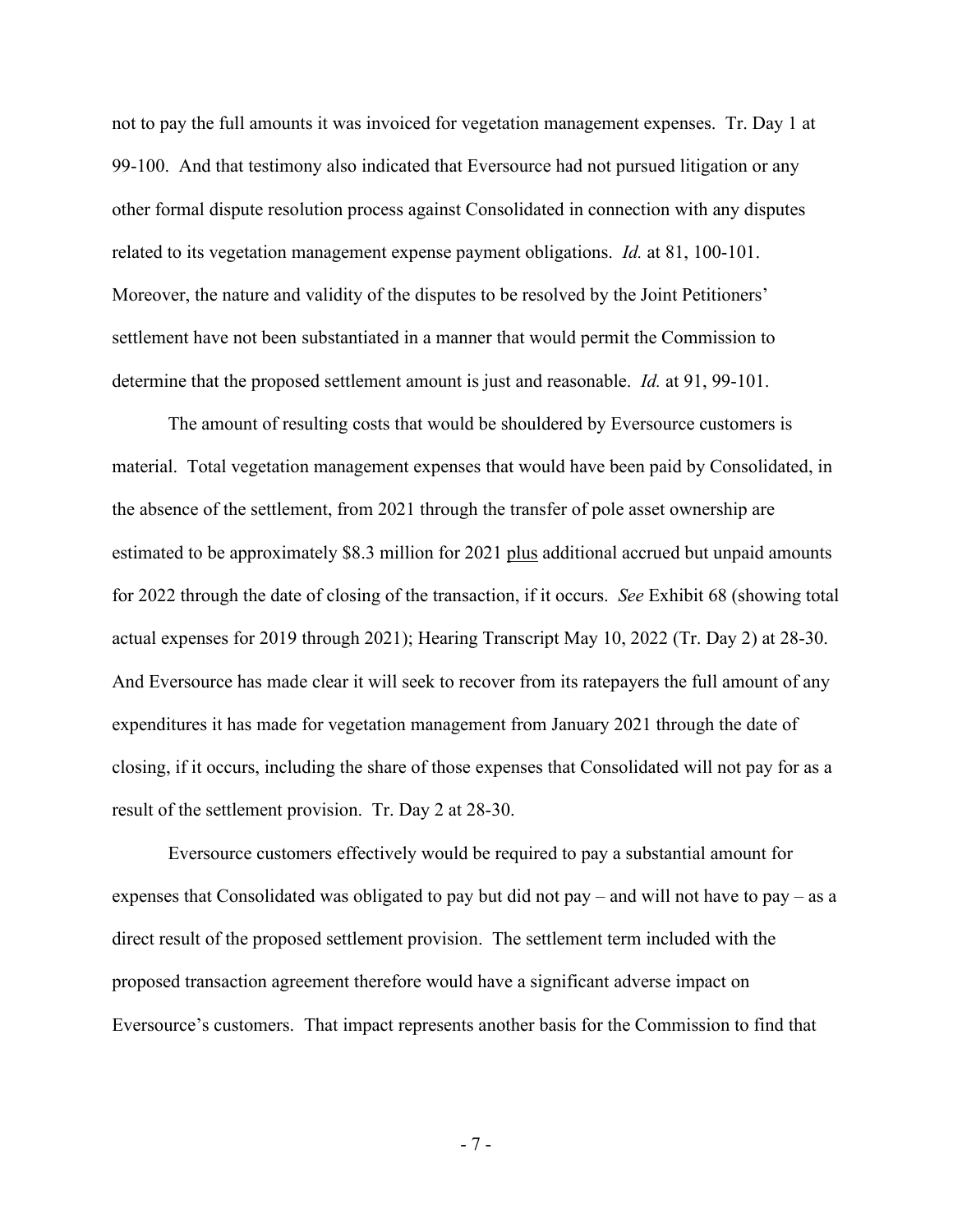the proposed transaction does not meet the public good standard and is not otherwise just and reasonable.

## **4. Conclusion**

The Joint Petitioners assert that "[o]n balance, the record evidence in this docket demonstrates that the Agreement is in the public interest because, under the no net harm standard, there are real benefits to Eversource's customers and minimal bill impacts." Joint Petitioners Initial Brief at 22. The DOE maintains that, to the contrary, the Joint Petitioners have failed to produce record evidence on which the Commission can find that the proposed pole asset purchase transaction and related settlement terms would be in the public good and otherwise just and reasonable. The Joint Petitioners effectively have negotiated a transaction that is beneficial for Consolidated, as a largely unregulated ELEC, while exposing Eversource's customers to significant future negative rate impacts. Eversource's customers would bear the adverse consequences of gross and net purchase prices that are too high and a vegetation management expense settlement that shifts to Eversource an unreasonable share of costs that should have been paid for by Consolidated, in each case leading to higher future electric rates for Eversource customers.

The Commission therefore should find that the Joint Petitioners' proposed transfer of poles from Consolidated to Eversource is not for the public good, nor is it otherwise just and reasonable, and therefore the Joint Petition for approval of that proposed transaction should be denied.

- 8 -